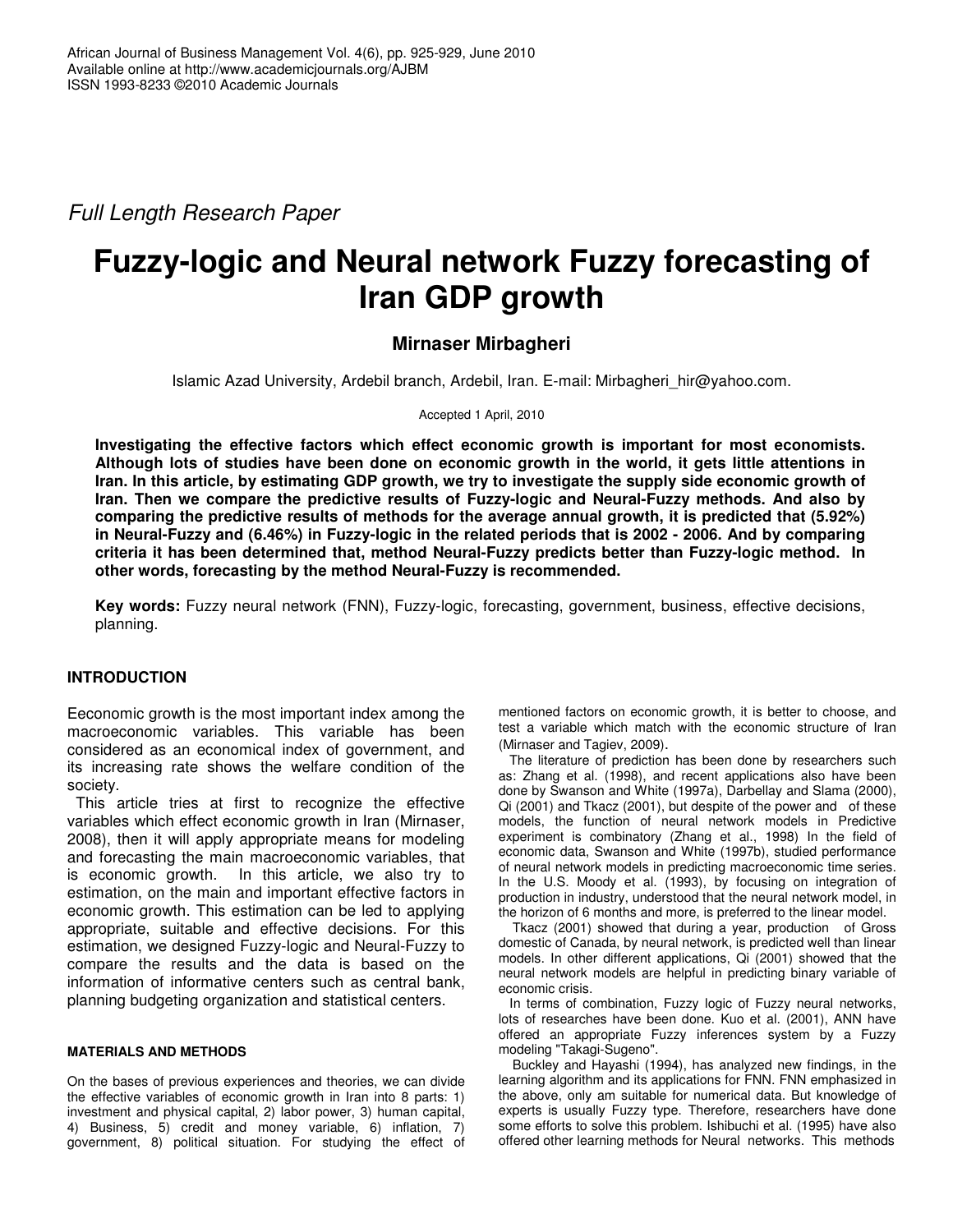methods are used not only for numerical data, but also are often used by expert for "if - then", Fuzzy rules. Le (1985) and Lee (1990), have presented a FNN, which is able to control input and the output of the Fuzzy. Kuo et al. (1998) also offered an intelligent decision support system based on Fuzzy neural networks for prediction.

#### **Fuzzy logic**

Fuzzy logic provides a practicable way to understand and manually influence the mapping behave our. In general, Fuzzy logic uses simple rules to describe the system of interest, rather than analytical equations, making it easy to implement. It is obvious that forecasting activities play an important role in our daily life. We usually forecast many things concerned with our daily life, such as the economy, stock market, population growth, weather, etc. Forecasting with 100% accuracy may be impossible, but we can do our best to reduce forecasting errors. To solve forecasting problems, many researchers have proposed many different methods or models (Cheng, 2004). Fuzzy systems have supplanted conventional technologies in some scientific applications and engineering systems in the past decade (Cheng, 2004).

Fuzzy logic has the ability to express the ambiguity of human thinking and translate expert knowledge into computable numerical data. A Fuzzy system consists of a set of Fuzzy if–then rules. Conventionally, the selection of Fuzzy if–then rules often relies on a substantial amount of heuristic observation to express the knowledge of proper strategies. Obviously, it is difficult for human experts to examine all the input–output data from a complex system to find proper rules for the Fuzzy system. To cope with this difficulty, several approaches to generating Fuzzy if–then rules from numerical data have been proposed (Cheng, 2004). An FIS (Fuzzy Inference Systems) contains three main components, the; Fuzzification stage, the rule base and the defuzzification stage. The fuzzification stage issued to transform the so-called crisp values of the input variables into Fuzzy membership values. Then, these membership values are processed within the rule-base, using conditional 'if-then' statements. The outputs of the rules are summed and defuzzified into a crisp analogue output value. The effects of variations in the parameters of a FIS can be readily understood and this facilitates calibration of the model.

In Fuzzy-logic implemented system, six inputs and one output are used on the base on Principles or rules, of triangular with mathematical formulas.

That real numbers of variables is converted to Fuzzy values.

And then these Fuzzy values have been inserted to the basic process ("if-then" rules), and then are based on linguistic values levels: low, middle, high, very high and are graded by membership functions. And then the output values (results) of rules, with no-Fuzzy building (defuzzification) of type gravity center, have been converted to the real numbers and these have been shown in Table 1 and Figure 1.

#### **Neuro-Fuzzy**

#### *Fuzzy neural network*

Artificial neural networks (ANN) appear to be particularly suitable to forecast the growth of time series, as they can learn highly nonlinear models, hold effective learning algorithms, handle noisy data, and use inputs of different kinds (Armano et al., 2005). ANNs have been designed to mimic the characteristics of the biological neurons in the human brain and nervous system (Zurada, 1992). An ANN creates a model of neurons and the connections between them, and trains it to associate output neurons with input neurons. The network ''learns'' by adjusting the interconnections (called weights) between layers. When the network is adequately trained, it

is able to generate relevant output for a set of input data. One of the valuable properties of neural networks is that of generalization where by a trained neural network becomes able to provide a correct matching in the form of output data for a set of previously unseen input data.

Back Propagation (BP) is one of the most famous training algorithms for multilayer perceptions (Abraham and Baikunth, 2001; Kasabov, 1998). Basically, BP is a gradient descent technique to minimize the error for a particular training pattern. FNNs are a class of hybrid intelligent algorithms that integrate Fuzzy logic with ANNs. A Fuzzy neural network System is defined as a combination of ANN and Fuzzy inference system (FIS) in such a way that neural network learning algorithms are used to determine the parameters of FIS. An even more important aspect is that the system should always be interpretable in terms of Fuzzy if-then rules, because it is based on the Fuzzy system reflecting vague knowledge (Sadeghi, 2008).

A neural network - Fuzzy consists which of five levels, are as<br>follow (Abrahim and Baikunth, 2001): Baikunth, 1) Input Layer, 2) Fuzzification Layer, 3) Rule Base Layer, 4) Fuzzy Outputs, 5) Output Layer.

In designing neural networks – Fuzzy model, multi-layer feed forward neural network (MFNN) with learning algorithm, the propagation error and Fuzzy inference system "Sugeno" input function "difference between of Sigmoid functions" and the output function linear has been used in this system , on the other hand for to non-Fuzzy also moving average function has been used too. For designing the optimum system, neural network Fuzzy. Through continuing changes number of layers and number of hidden neurons layer, and appropriate neural network topology, were evaluated. Through continuous changes of membership functions, and number of membership functions, the suitable Fuzzy inference system was designed.

#### *Explanation of Fuzzy neural networks*

Takagi-Sugeno-Kang Fuzzy inference system is used to design the FNN for growth forecasting. The current model has (3) built-in membership functions composed of the difference between two sigmoid membership functions for each input variable with the evolving parameters:

- (1) Number of training epochs =  $10$ ,
- $(2)$  Training error goal = 0,
- $(3)$  Step-size for each epoch = 1 and
- $(4)$  Learning rates for first and second layer = 0.05.

FNN uses a single pass training approach. And the network parameters were determined using a trial and error approach. The training was repeated 10 times after re initializing the network and the worst errors were reported (Figures 1 and 2). The Error and Structure of FNN are shown). Some performing criteria are usually used to show how to learn data connection in neural network - Fuzzy set. For Prediction, these criteria are often related to the error between the predicted outputs and the real desired outputs.

The Square mean of standard error  $=$  MSE. The square root mean of square error  $=$  RMSE, The normalized mean square of standard error=NMSE, And the value of one indicates complete adaptation.  $R2 = 1-NMSE$ , The mean of absolute error  $= MAE$ , The average percent of absolute error = MAPE.

## **RESULTS**

Studying different aspects of economic growth of Iran can be important for two reasons. At first, it is important for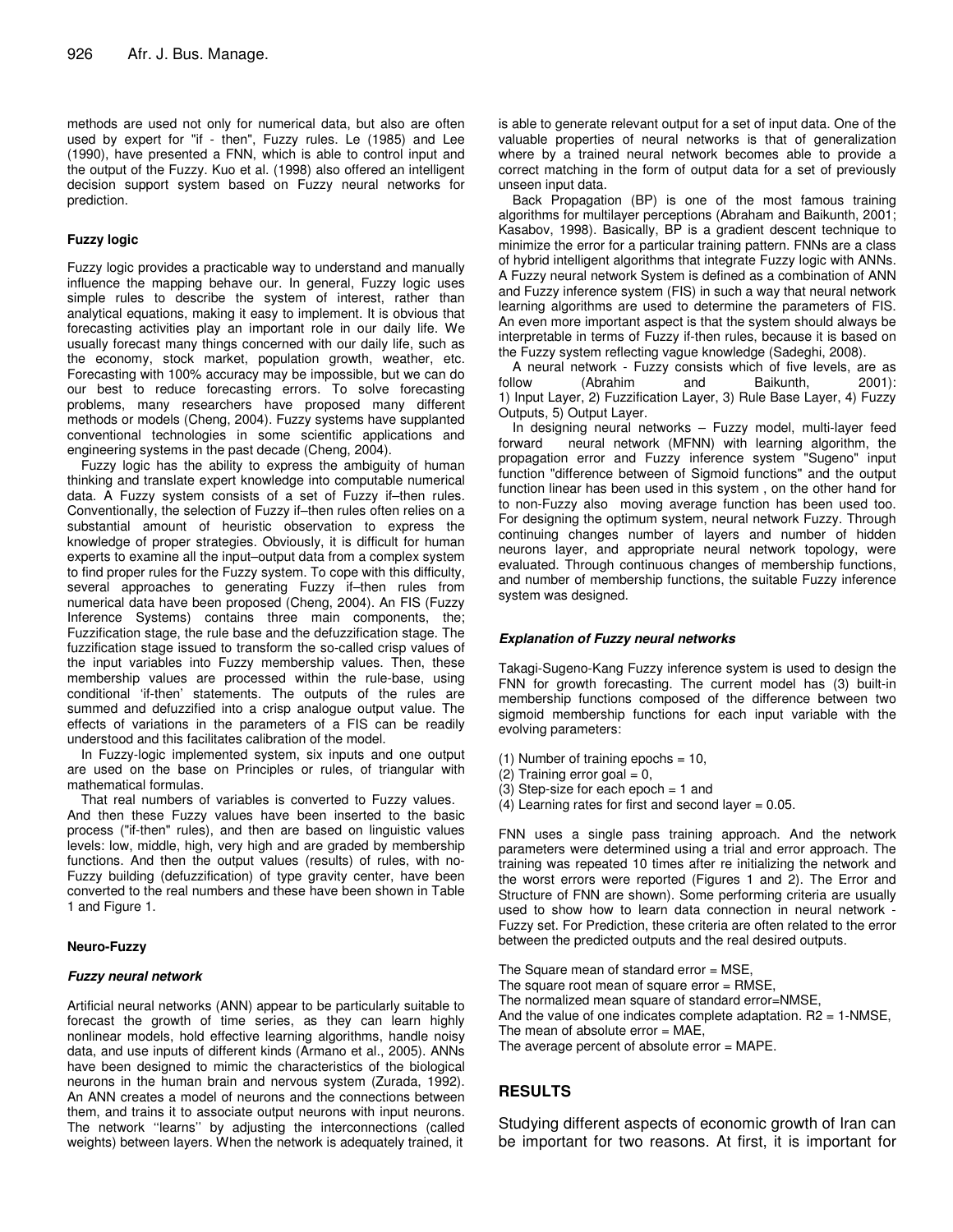**Table 1.** Criteria results of FNN and F-Logic.

|            | <b>RMSE</b>       | <b>MSE</b>       | <b>NMSE</b>           | <b>MAPE</b>      | <b>MAE</b>      | вž     |
|------------|-------------------|------------------|-----------------------|------------------|-----------------|--------|
| <b>FNN</b> | $-005$<br>4.5158e | $2.0393e^{-009}$ | 5947e <sup>-006</sup> | $2.4940e^{-004}$ | $.0013e^{-005}$ | .00    |
| F-Logic    | 0.0081            | $6.4808e^{-005}$ | 1032                  | 0.0779           | 0.0042          | 0.8968 |



**Figure 1.** The structure of FNN.



**Figure 2.** RMSE reduction of GDP growth by using FNN with the normalized data.

politicians to have appropriate decision for government, secondly, for economists to got appropriate economic planning for the country as well as for economical For model estimating, it is better to use variables such as the ratio of labor power to gross domestic product institutions. The purpose of this study is to present the theoretical model, estimating and forecasting economic growth through models: Fuzzy Logic and Neural-Fuzzy. And the statistical data of country have been used from 1959 - 2006. (DLGDD), and the ratio of capital to gross domestic product (DKGDP). But, because the mentioned variables is not completely attached with the economical structure of Iran, we use variables such as the ratio of human being capital that is, consuming expenses of government to GDP, export growth (RX), the ratio of

inflation (CPI), and dummy variables such as war, revolution, and crises (DUM). The purpose of this study is to estimate economic growth, and to provide a suitable model for predicting growth in the future. This is also useful for decision makers, to overcome many of these kinds of problems and change conditions from uncertain condition to certain condition. In spite of research carried out in the field of prediction, this study focuses on developing accurate methods for exact and reliable prediction. For this purpose, the spectrum of nonlinear methods, have been investigated. And the methods of Fuzzy-logic and neural-Fuzzy are also used as a nonlinear method, in the prediction and it has been compared on the base of six criteria.

Research results indicate that in terms of all performing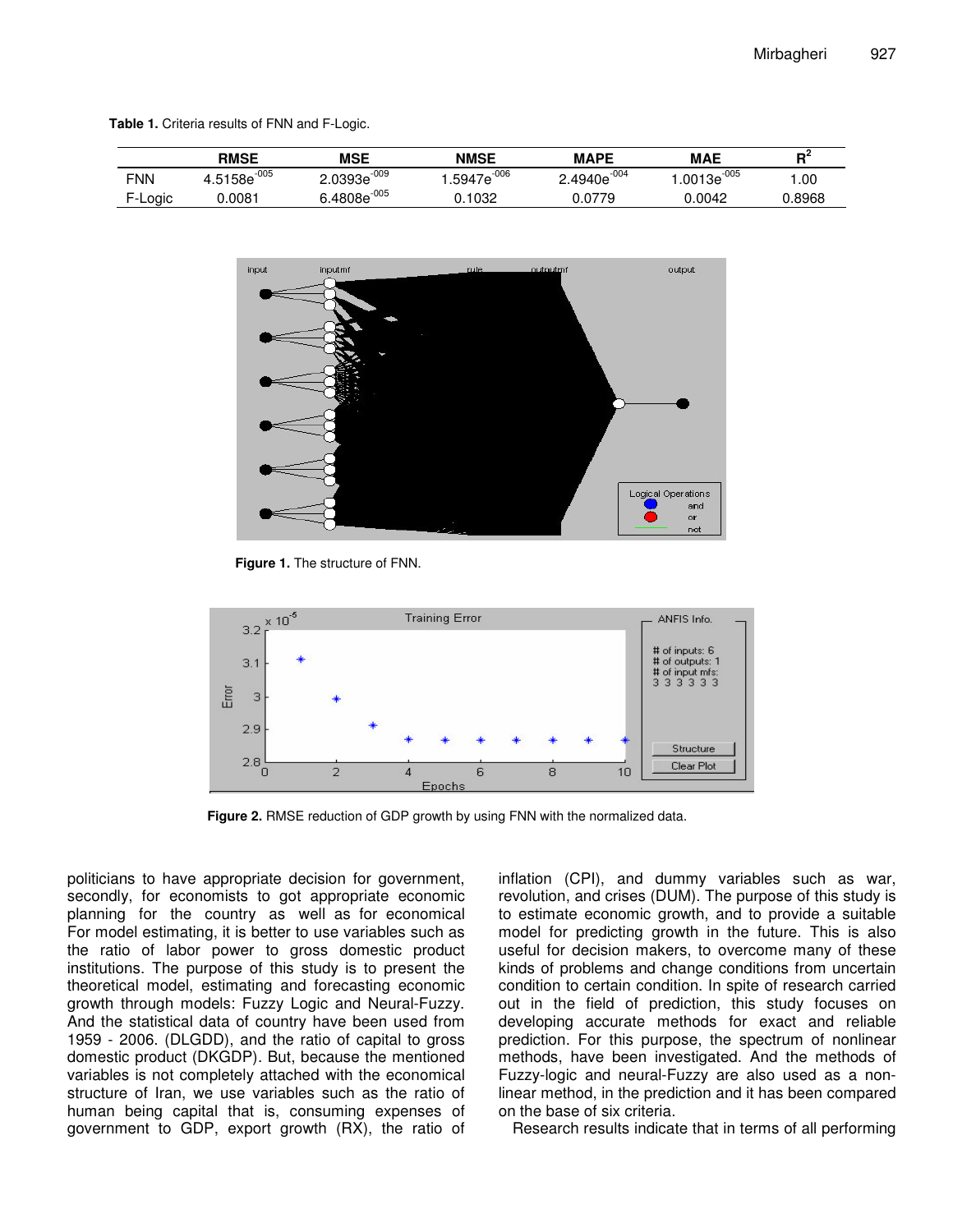| Years   | Real    | F-Logic | <b>FNN</b> |
|---------|---------|---------|------------|
| 2002    | 0.0756  | 0.0778  | 0.0755     |
| 2003    | 0.0683  | 0.0785  | 0.0682     |
| 2004    | 0.0484  | 0.0495  | 0.0484     |
| 2005    | 0.0539  | 0.05    | 0.0538     |
| 2006    | 0.05    | 0.0675  | 0.0503     |
| Average | 0.05924 | 0.06466 | 0.05924    |

**Table 2.** Comparison of prediction: FNN and F-Logic with real values.



**Figure 3.** Comparison of the prediction: FNN and F-logic with real values.

criteria, Fuzzy neural networks are better than all Fuzzy logic method. For example, in terms of the criteria of RMSE equal 4.5158e-005 that has been in Table 1, error rate of Fuzzy neural networks, is remarkably less than the Fuzzy logic method. The experimental results of this study and the similar researches have shown that combination of artificial neural networks and Fuzzy logic, neural networks Fuzzy has been successful and predictive errors have been remarkably decreased. And it has significant features in the rapid convergence, high precision and strong ability in the function approximation. Because Fuzzy neural network system doesn't need explicit and definite data, and large samples and the data is not required, it can be a great prediction of economic growth. And make sure that this method is better than predictive other method.

#### **DISCUSSION**

Therefore each of the criteria of evaluating performance evaluates special aspects, the six mentioned criteria, is used for evaluating network performance. Results of performing evaluation of criteria which have been mentioned in Table 1 used different methods for testing data.

As seen in Table 1 in term of all performance, Fuzzy neural network method is better than the Fuzzy-logic method. The comparison of predicted results on the base of Fuzzy logic and neural-Fuzzy, with real values have been in the Table (2) and Figure (3).The predicted values with Fuzzy neural networks, are approximately consistent with real values. Considering that, Fuzzy neural networks in compare to other method in performance evaluation of six criteria are superior; this method is recommended for predicting economic growth. The Predicted values have been shown in Table (2).

#### **REFERENCES**

- Abraham Ajith, Nath Baikunth (2001). "A neuro-Fuzzy approach for modeling electricity demand in Victoria", Applied Soft Computing, 1: 127-138.
- Armano G, Marchesi M, Murru A (2005). A hybrid genetic-neural architecture for stock indexes forecasting, Inform. Sci. 17: 3-33.
- Buckley JJ, Hayashi Y (1994). "Fuzzy neural networks: a survey", Fuzzy Sets and Systems, 66: 1-13.
- Cheng Jian Lin (2004). Time series prediction using adaptive neuro-Fuzzy Networks, Inter. J. Sci., 35(5): 273-286.
- Darbellay GA, Slama M (2000). "Forecasting the short-term demand for neural networks stand a better chance", Inter. J. Forecasting, 16: 71-83.
- Ishibuchi H, Kwon K, Tanaka H (1995). "A learning algorithm of Fuzzy neural networks with triangular Fuzzy weights", Fuzzy Sets and Systems, 71: 277-293.